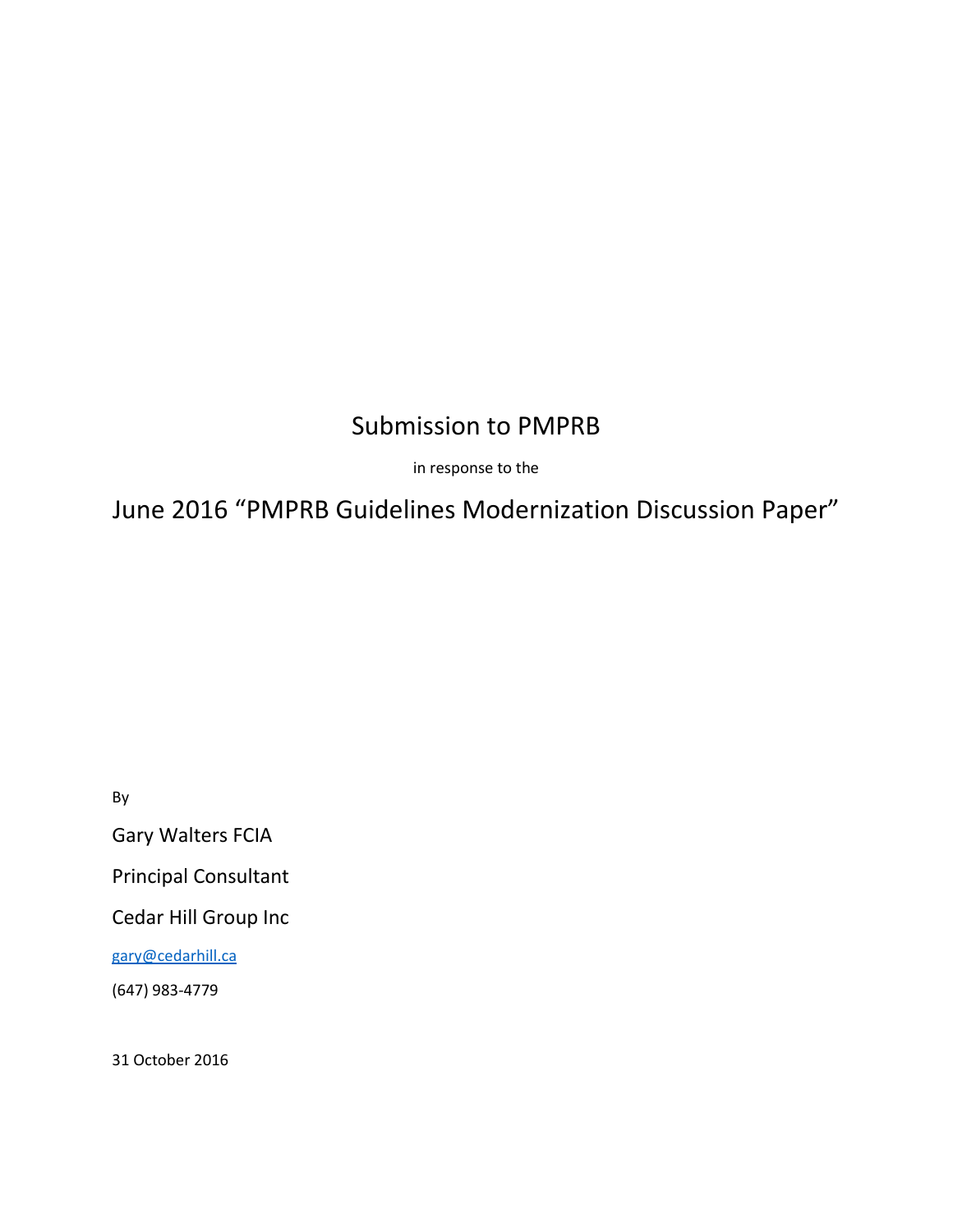## **Introduction**

The discussion paper issued by PMPRB is comprehensive and outlines the main issues very clearly. This is a very difficult subject – the regulation of a monopoly, particularly one that combines health, intense emotional involvement with the unique situation where those that choose and those that pay are (almost) always different. Any thought of regulation being based on "supply & demand" has to be essentially suspended. As outlined in the paper there is the critical need to balance an appropriate return to the patentee (to encourage continued research and innovation as well as continuity of supply) with an appropriate price that ensures the long term sustainability of "the system" in total (public, private and patients); its ability to pay and meet public policy needs to provide access – not just for a specific drug but for the whole universe of effective drugs, now and in the future.

I have chosen to focus on one area that appears not to have been directly addressed in the paper, the other areas raised are all equally important but have been addressed by the paper and the questions it poses.

# **Q10 – The impact of "Indication Expansion" on pricing**

This is an area that the policy paper itself does not directly address but which I think is crucial to consider in any modernization of the PMPRB – the impact of an increase in volume due to a new indication for an existing drug (especially where the new indication is applicable to a population which is significant in comparison to the population for the original indication). When this happens it is likely that any calculation to support an appropriate price made at original review by PMPRB is no longer valid given the change in (expected) volume. Such "indication Expansion" may either be formal through a Health Canada approval or informal through "off-label" use. In either case the volume of a drug dispensed will rise, potentially very significantly such as the history of Remicade.

The issue of expanding indications has two key and influential impacts on what may be excessive pricing for this particular drug and potentially for future drugs:

- A cost that may have seemed reasonable over a small population may become excessive when the drug is prescribed for a much larger population
	- $\circ$  the current system (almost) ensures that there is no price benefit when volumes increase
	- $\circ$  much of the cost of a drug is the recovery of fixed R&D costs for both this and other failed drugs; a sudden expansion in the population of those taking the drug means that those fixed costs could be spread over a larger volume but with a fixed price the result is that only the patentee gains
- The cost that may have been reasonable for one therapeutic class may not be reasonable for another
	- $\circ$  Section 85(1) factors include a reference to "the prices at which other medicines in the same therapeutic class have been sold in the relevant market", so an expansion to a new therapeutic class sets a new reference price in that new class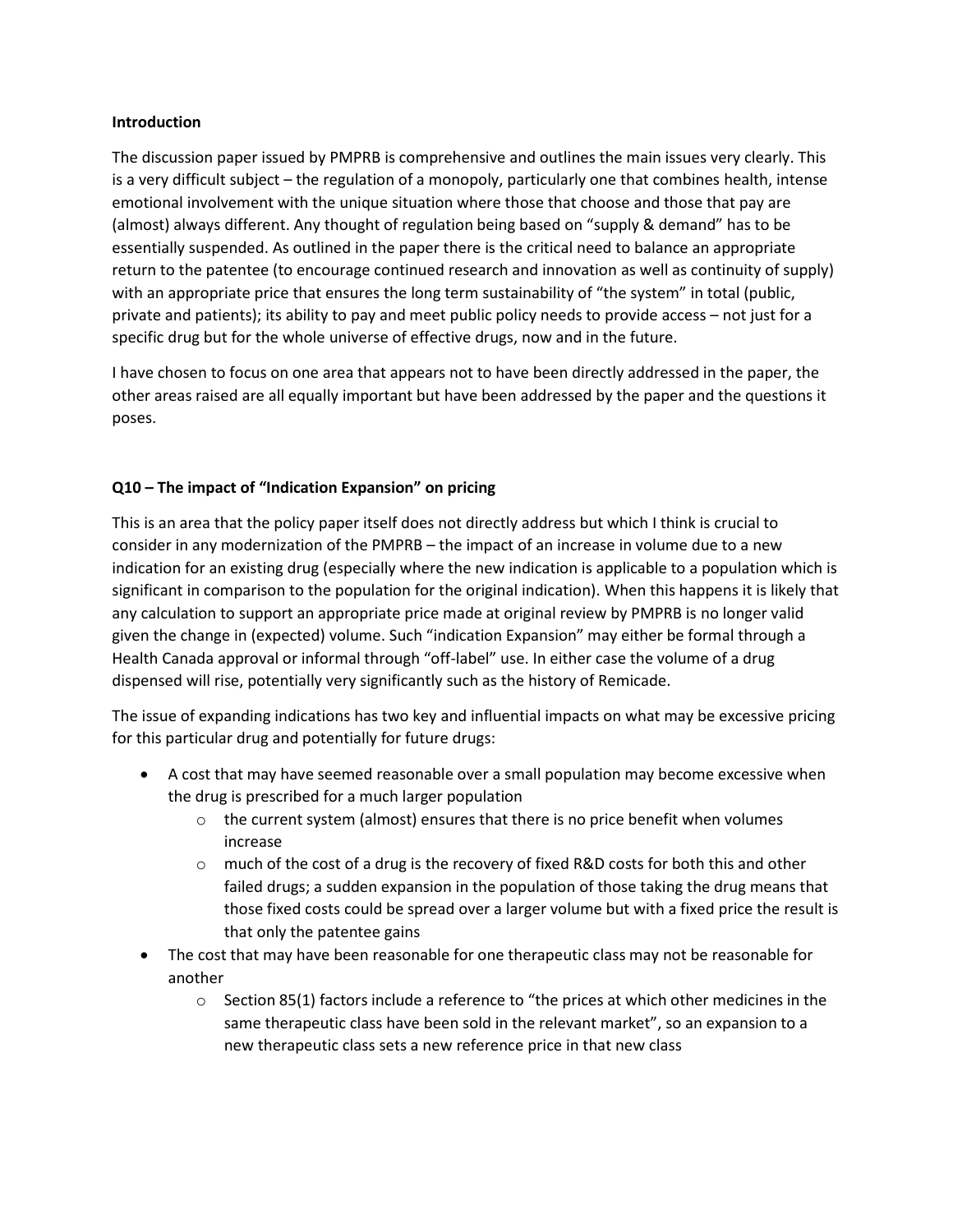$\circ$  If the price was relevant to the volume of the original indication but is excessive for the new due to the greater population you have now baked in an unreasonable higher cost for that new indication

# **Potential solutions**

One way to address this is for PMPRB to review pricing when new indications are approved by Health Canada. However, this would have to be considered in light of any disincentive created to seek formal expansion of indications but to rely on "off-label" use. Such avoidance by the patentee would at least not create a new reference price for the new therapeutic area.

Another approach, and one that may be easier to implement, is that a review to see if pricing is excessive is triggered when actual volumes increase by a specific percentage.

A combination of both would allow

- The system to benefit from economies of scale while retaining an incentive to the patentee
- The avoidance of creating a high reference price in a therapeutic are a with a larger population

### **Conclusion**

In the review of the PMPRB guidelines an area that should not be ignored is the impact of volume on whether a drug price is reasonable (or "not excessive"). Volumes can change over time particularly with the formal or informal use of the drug for new indications. Either significant volume increases or new approved indications or both should trigger a price review of a drug by PMPRB.